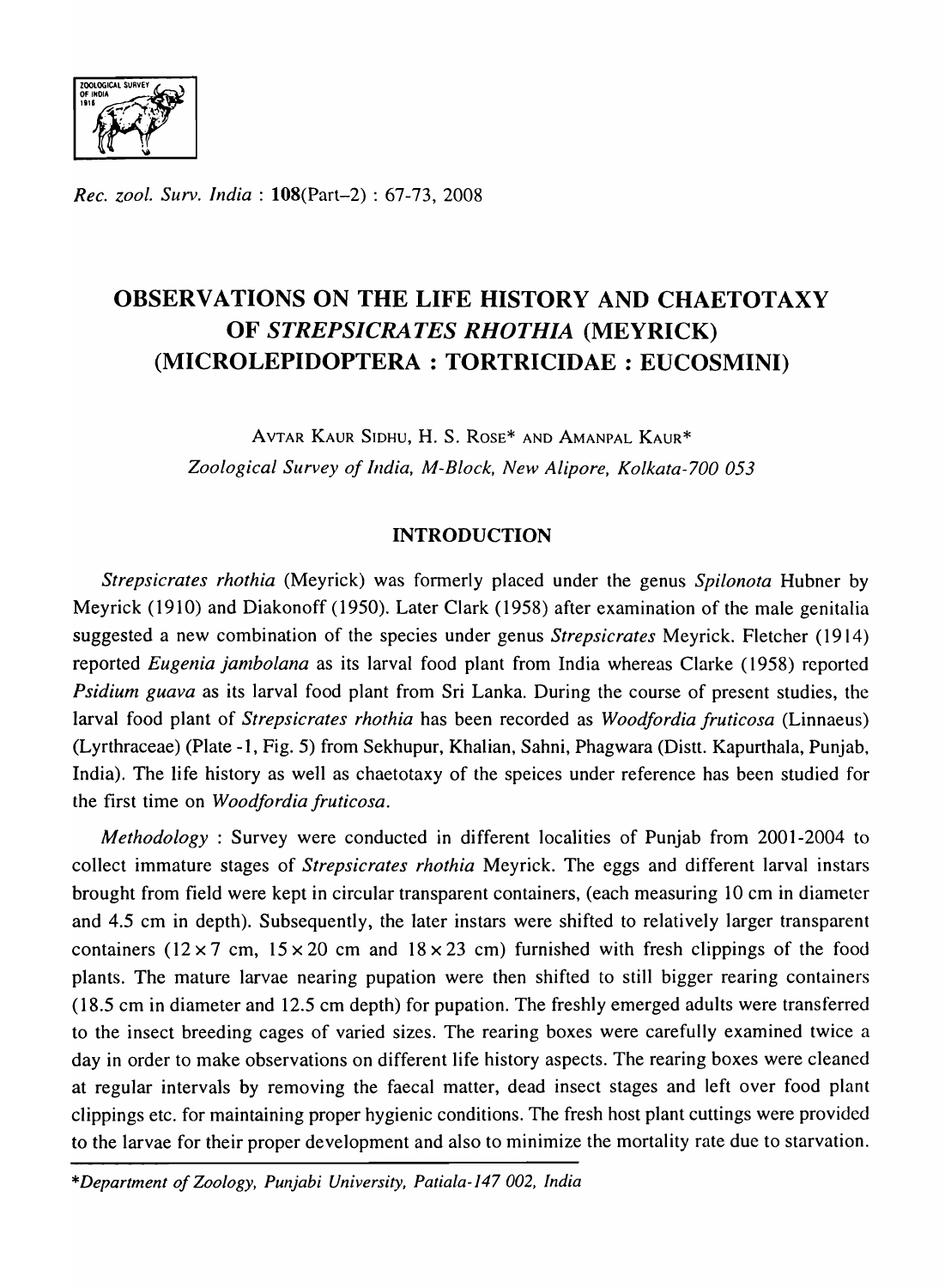The gross morphology, colouration and measurements of the eggs, different larval instars and the pupae were recorded with the help of occulometer, taking a mean of 5 specimens of each stage. The newly emerged adults were kept on an artificial diet consisting of 10% sugar solution to record their longevity. For the purpose of examination of chaetotaxy, the last instar larvae were first killed by dipping in boiling hot water before preserving them in nine parts of 75% ethyl alcohol and one part of glycerine (Stehr, 1987). Some of the individuals were also killed in KAAD solution (10 ml kerosene, 90 ml 95% ethyl alcohol, 20 ml glacial acetic acid and 10 ml dioxane) to preserve the original colouration of the larvae, as advocated by Peterson (1948). The larvae were kept in this solution for a few minutes to half an hour depending upon the size of the larva for full distension, before storing the same in 95% ethyl alcohol. After dehydration, the chaetotaxy of the head was examined by placing the same in glycerine in a cavity slide. For skin preparation, the body of each larva was stained in  $1\%$  eosin solution, followed by dehydration and clearing in xylene before mounting it permanently on a glass slide in Canada balsam. For naming the setae and pores, the nomenclature proposed by Heinrich (1916), Hinton (1946) and Stehr (1987) has been followed. The terminology for naming the setae of the  $A_{10}$  segment has been adopted from Allyson (1976) and Stehr (1987).

#### **OBSERVATIONS**

#### Life History Stages and Developmental time :

Egg (Plate-1, Fig. 2) : Incubation period:  $3.75 \pm 0.35$  days.

Length  $0.57 \pm 0.03$ , width  $0.48 \pm 0.10$ ; scale-like, somewhat oval in shape, chorion rough with minute small reticulations; cream, turns dark orange-red after two days, three black spots appear on egg surface prior to hatching; laid singly or in a batch of 2 to 4 on both lower and upper sides of leaf.

*Larva* : Number of instars : 04.

*Larval duration* : 17.25 ± 1.75 days.

*First instar* : Duration :  $4.25 \pm 0.35$  days.

*Head*: Width  $0.15 \pm 0.03$  mm, black, hypognathus.

*Body*: Length  $1.25 \pm 0.20$  mm, width  $0.18 \pm 0.02$  mm; pale cream, thoracic shield brownishblack; prolegs and thoracic legs of body colour.

*Second instar* : Duration :  $3.50 \pm 0.70$  days.

*Head*: Width  $0.30 \pm 0.00$  mm; light brown.

*Body*: Length  $3.30 \pm 0.96$  mm, width  $0.38 \pm 0.10$  mm; pale-brown; thoracic shield shinning pale-brown; segmentation clear, intersegmental region white, intestine green, visible through transparent skin.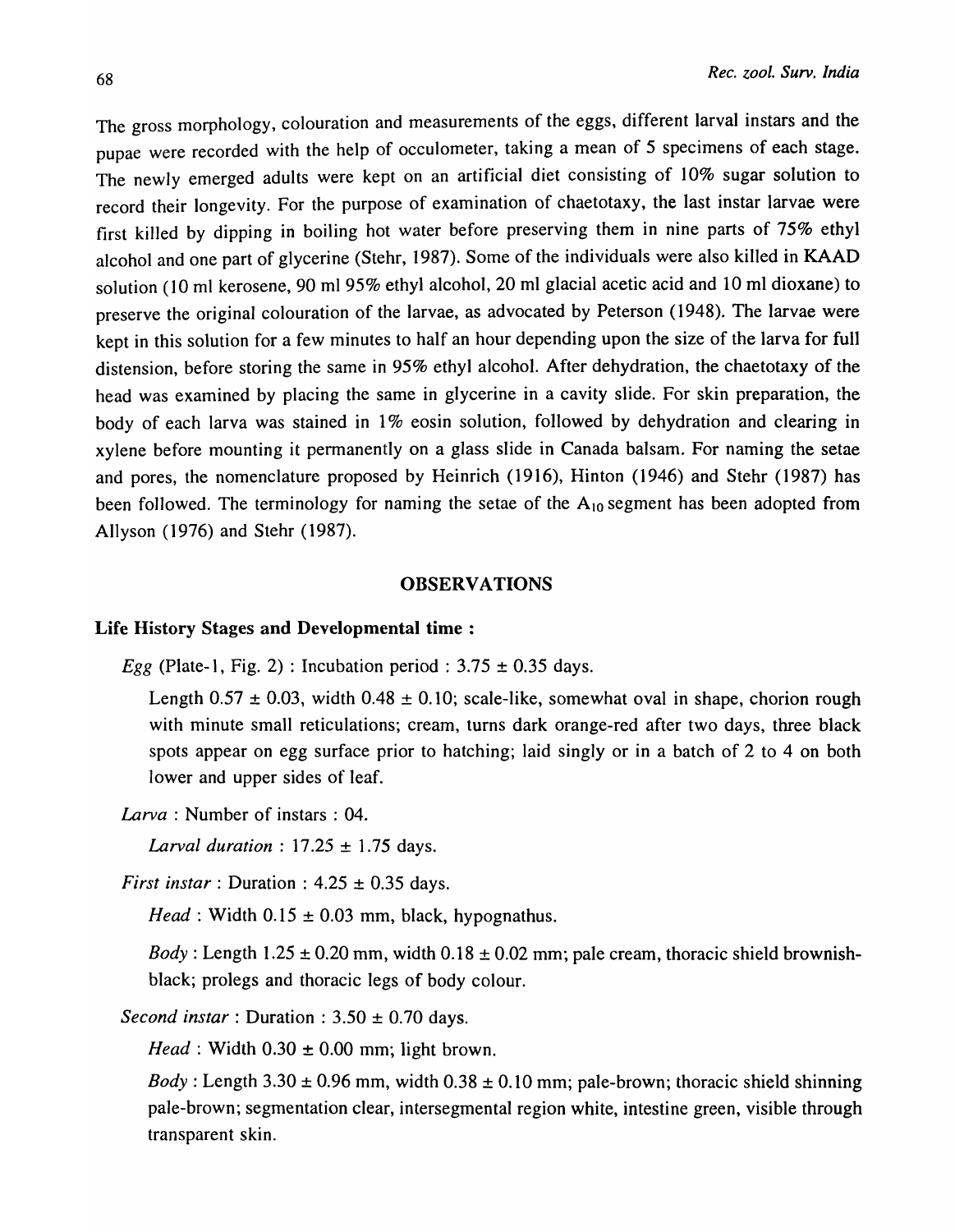*Third instar* : Duration :  $3.25 \pm 0.35$  days.

*Head*: Width  $0.63 \pm 0.10$  mm; same as above.

*Body*: Length  $6.00 \pm 1.00$  mm, width  $0.59 \pm 0.19$  mm; pale cream; otherwise same as in second instar.

*Fourth instar* (Plate-1, Fig. 3): Duration:  $6.25 \pm 0.35$  days.

*Head*: Width  $1.00 \pm 0.00$  mm; light brown.

*Body* : Length 12.30  $\pm$  2.58 mm, width 1.28  $\pm$  0.03 mm; colour of larva light brownishgreen, middorsal and subdorsal blackish-brown stripes appear; anal shield broadly black at posterior and lateral margins, otherwise shiny watery-white.

*Pupa* (Plate-1, Fig. 4): Duration:  $7.00 \pm 1.00$  days.

Length 8.50  $\pm$  0.50 mm; width 2.75  $\pm$  0.50; newly formed pupa cream, after 4 to 5 hours turns brown, approaching eclosion it becomes black; mesothorax with median carinate ridge usually extending along the cephalic half, indistinct on metathorax; second abdominal segment with two rows of spines distinct.

*Adult longevity:* 7.00 ± 1.00 days.

*Adult* (Plate-I, fig. 1) : Alar expanse : 12-14 mm.

Vertex and frons decorated with long, dark, fuscous scales; labial palpi fuscous with some ochreous scales, porrect, second segment long, slender, third segment minute, drooping; antennae filiform, dark fuscous in colour, about 3/4th length of forewing; forewing with costa arched, apex rounded, termen oblique, tornus obtuse, anal margin straight, greyish fuscous in colour, with light greyish-brown and creamy suffusion, dark oblique area from apex towards anal margin, costa with fine costal strigulae, anal and termen margin with cilia greyish-fuscous in colour; hindwing quadrate, grey scale, fringes grey with dark subdorsal shade; legs whitish-ochreous in colour, tarsal segment with yellow and fuscous band.

## OBSERVATIONS ON BEHAVIOUR

*Larval behaviour:* The entire egg-shell is almost consumed by the first instar, leaving behind only a minute scar-like portion. The first instar larva folds the margins of the tender leaf with the help of silken threads to make a concealment, which is formed by joining 3-5 leaves together in the later instars. The first instar larva feeds on the upper epidermis and chlorophyll of the leaf, leaving behind the vein network and lower epidermis. The succeeding two instars follow the same pattern and mode of feeding except that they do so on rather older leaves. The last instar consumes all layers and vein network of the leaf leaving behind the midrib alone. The faecal matter is always thrown out of the concealment in older instars. All instars, when disturbed, show drop off behaviour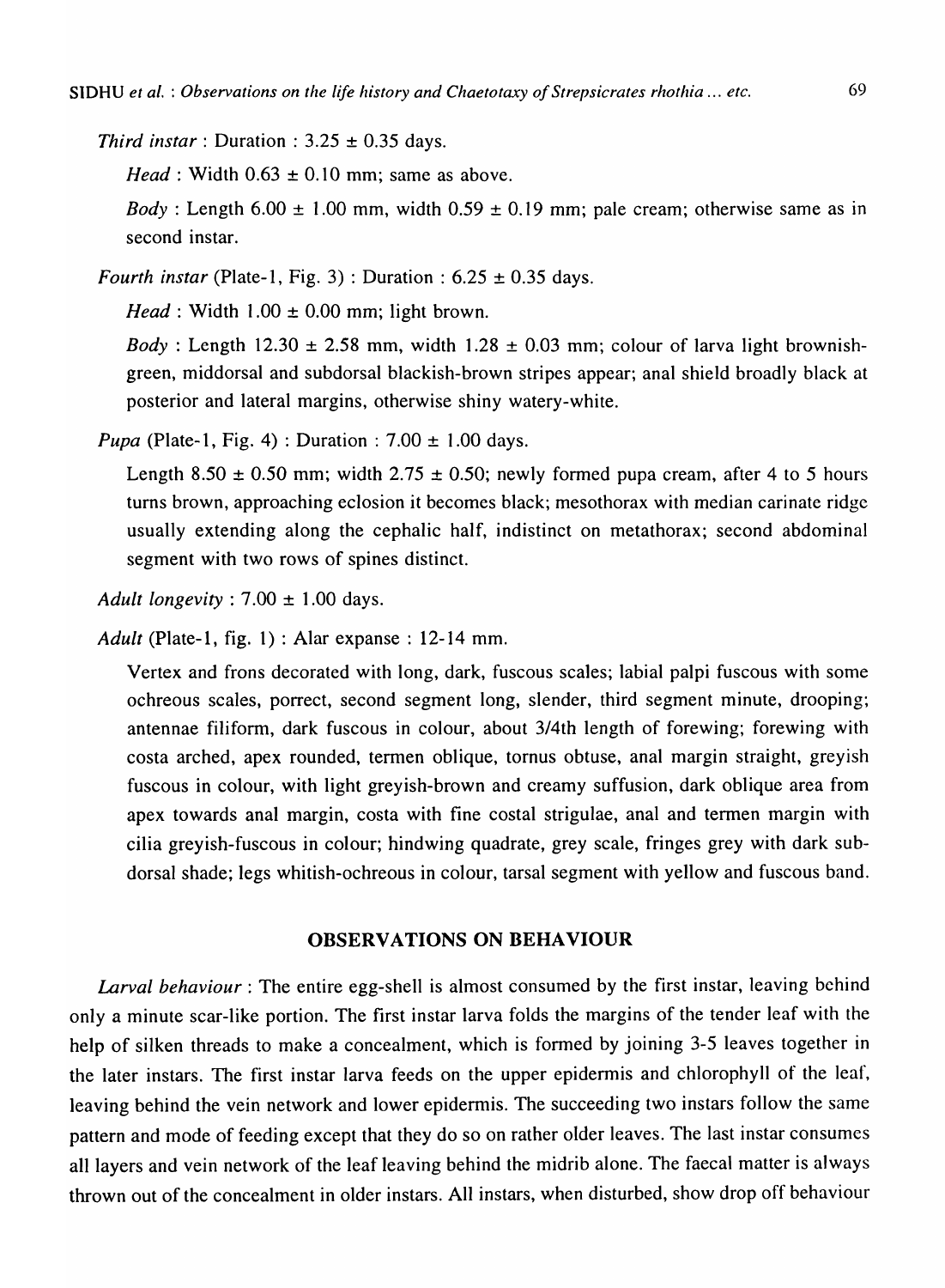by silken threads or express splashing movements. The last instar when pinched with forceps exhibits spasmodic quick movements.

*Moulting behaviour:* It takes about 10-11 hours by the larva to shed off its skin.

*Pupation* : While attaining maturity, the larva stops feeding and remains in concealment. The colour of larva changes to orangish-brown, which turns maroonish-pink after 4-5 hours. The prepupa is brownish-green and this stage lasts for two days. The pupa is formed inside the leaf fold. The body moult remians at the pointed anal end of the pupa.

*Pupal parasitoid* : The different larval instars brought from field for further rearing in the laboratory undergo normal process of pupation. In many cases adult Hymenopteran parasitoids emerged after 4-5 days of the pupation instead of adult moth.

*Eclosion* : It is observed that eclosion takes place in the morning hours between 6.00 a.m. to 9.00 a.m.

*Adult behaviour*: The adult moths were seen emerging from the pupae in captivity and they mated on second day of emergence in the morning hours. The end to end mating lasts about 45 minutes to 1 hour. After twenty-four hours of mating, it was observed that the female laid single eggs on either surface of the leaf. A few eggs were also noticed on the bottom and walls of the glass jar.

# Chaetotaxy of Last Instar :

*Cephalic chaetotaxy* (Plate-2, Figs. 1, 2) : Cranium moderately sclerotized, golden brown; median epicranial suture much shorter in length than lateral adfrontal suture; frontoclypeus longer than broad; ecdysial line close to lateral adfrontal suture at base, otherwise well apart; stemmatal area not well differentiated from rest of cranium, beset with six stemmata, 1-6 stemmata arranged in a semicircle; in all 17 tactile setae, 4 proprioceptors and 8 pores present on each half of head capsule; all setae spine-like, arise from pinacula.

Frons comprised seta  $F_1$  and pore Fa;  $F_1$  closer to lateral margin of frons, directly posterad to  $C_2$ ; puncture Fa beset near median longitudinal line of head capsule, present anterodorsad to  $F_1$ . Clypeal group comprises setae  $C_1$  and  $C_2$ ;  $C_1$  close to epicondyle, shorter than  $C_2$ ;  $C_2$  shifted towards median longitudinal line. Afrontal group bears two setae  $AF_1$ ,  $AF_2$  and one pore  $AF_3$ ;  $AF_2$ longer than  $AF<sub>1</sub>$ , situated in level to point where lateral adfrontals join median epicranial suture,  $AF<sub>1</sub>$  anterad and mesad to  $AF<sub>2</sub>$ ; pore AFa close to  $AF<sub>1</sub>$  than  $AF<sub>2</sub>$ . Anterodorsal area present inbetween stemmata and adfrontal area, bears setae  $A_1$ ,  $A_2$ ,  $A_3$  and pore Aa;  $A_1$  in level of stemmata 3, lies towards median longitudinal line;  $A_2$  posterolaterad to  $A_1$ , but slightly anterad to  $A_3$ ;  $A_3$  situated above the stemmata 2 and posterolaterad to  $A_2$ ;  $A_3 > A_1 > A_2$  lengthwise; pore Aa lies close and posteromesad to  $A_2$ . Posteriodorsal group compires setae  $P_1$  and  $P_2$  along with pores Pa and Pb;  $P_1$ longer than  $P_2$  and anterolaterad to  $AF_2$ ;  $P_2$  posterolaterad to  $P_1$ ; pore Pa nearly equidistant from  $P_1$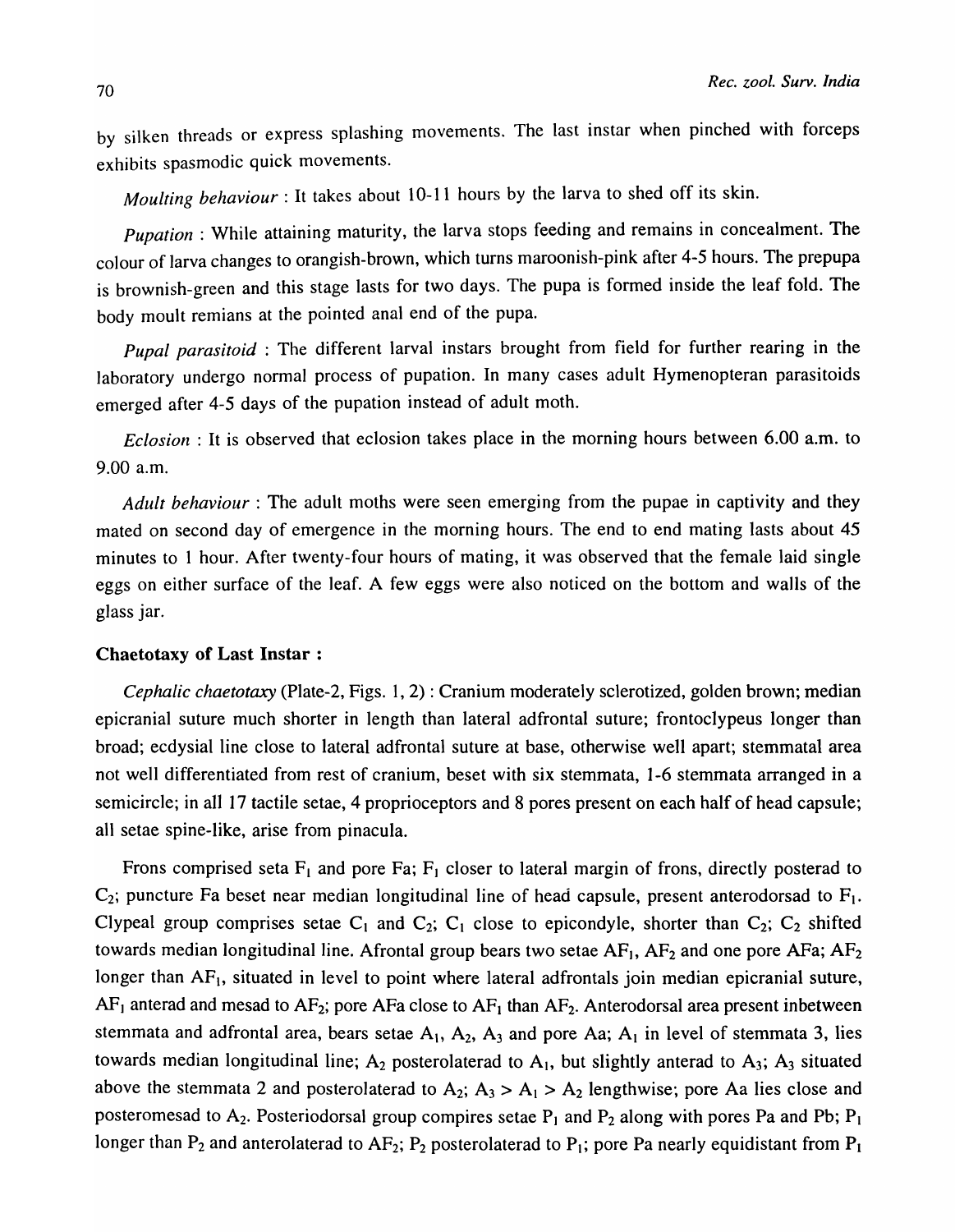and  $P_2$  and lies anterolaterad to  $P_1$ ; pore Pb situated near  $P_1$ , but lies in level of  $P_2$ . Seta  $L_1$  represents lateral group;  $L_1$  anterolaterad to  $P_2$ . Stemmatal area decorated with setae  $S_1$ ,  $S_2$  and  $S_3$ ;  $S_1$  situated inside the stemmatal semicircle, close but dorsocaudad to stemmata 3;  $S_2$  dorsolaterad to stemmata 1; S<sub>3</sub> anterocaudad to S<sub>2</sub>; S<sub>3</sub> > S<sub>2</sub> > S<sub>1</sub> lengthwise. Substemmatal area studded with setae SS<sub>1</sub>, SS<sub>2</sub> and  $SS_3$  with pore SSa; SS<sub>1</sub> ventrad to stemma 6; SS<sub>2</sub> caudad to stemma 6; SS<sub>3</sub> posterad to SS<sub>2</sub>;  $SS_3 > SS_2 > SS_1$  lengthwise; pore SSa close and anterodorsad to SS<sub>3</sub>. Genal group represented by seta  $MG<sub>1</sub>$  and pore  $MG<sub>1</sub>$ ; MG<sub>1</sub> lies at lower and rear portion of head; pore MGa lies anteroventrad to  $MG_1$ . Dorsal epicranial area graced with proprioceptor setae  $MD_1$ ,  $MD_2$ ,  $MD_3$  and pore MDa;  $MD_1$  dorsad to  $P_2$ ;  $MD_2$  lies in middle of  $MD_1$  and  $MD_3$ ;  $MD_3$  posterodorsad to  $MD_2$ ; pore MDa lie posterodorsad to  $MD<sub>2</sub>$ .

*Thoracic chaetotaxy* (Plate-2, Fig. 5) : XD, dorsal, subdorsal, subventral, ventral groups and proprioceptors mounted on pinacula.

 $T_1$  (Plate-2, Fig. 3) : Prothoracic shield brown, well sclerotized, elongated, roughly trough shaped, anterior margin straight, posterior margin with edges rounded; each half comprises six setae and two pores; XD group lie near anterior margin of shield;  $XD_1$  anterodorsad to  $XD_2$ ; XDa present posterodorsad to  $XD_1$ ; pore XDb dorsad to  $XD_2$ ; XDa and  $XD_1$  situated close to each other. Dorsal group present near posterior margin of shield;  $D_1$  posterodorsad to  $XD_1$  and close to middorsal line;  $D_2$  anterolaterad to  $D_1$ ;  $D_1$  and  $D_2$  closer than  $XD_1$  and  $XD_2$ ;  $D_2$  longer than  $D_1$ . Setae  $SD_1$  and  $SD_2$  of subdorsal group lying near lateral margin of shield;  $SD_1$  anterolaterad to and longer than  $SD_2$ ; latter anterolaterad to  $D_2$ . Lateral group trisetose, composed of setae  $L_1$ ,  $L_2$  and  $L_3$  raised on common long pinaculum, present anterior to spiracle;  $L_1$  and  $L_2$  lie close to each other than L<sub>3</sub>; L<sub>1</sub> ventrad to SD<sub>2</sub>; L<sub>2</sub> anterad to L<sub>1</sub>; L<sub>3</sub> posteroventrad to L<sub>1</sub>; L<sub>1</sub> > L<sub>3</sub> > L<sub>2</sub> lengthwise. Subventral group located above leg base, bisetose, beset on common pinaculum;  $SV_2$  shorter and anterad to  $SV_1$ . Ventral seta  $V_1$ , present below coxa near midventral line. Microscopic setae comprises two groups MXD and MV;  $MXD<sub>1</sub>$  close to  $D<sub>1</sub>$  and  $D<sub>2</sub>$  and lie close to anterior margin of thoracic shield;  $MV_3$  posteroventrad to  $MV_2$ .

 $T_2$  and  $T_3$  (Plate-2, Fig. 4) : Dorsal group represented by two setae  $D_1$  and  $D_2$  raised on common rounded pinaculum;  $D_1$  anterodorsad to and smaller than  $D_2$ . Subdorsal group bisetose with setae  $SD<sub>1</sub>$  and  $SD<sub>2</sub>$ ;  $SD<sub>1</sub>$  and  $SD<sub>2</sub>$  beset on common oblong pinaculum, present anterolaterad to dorsal pinaculum;  $SD_1$  posterolaterad to  $SD_2$ ;  $SD_1$  much longer than  $SD_2$ . Lateral group composed of setae  $L_1$ ,  $L_2$  and  $L_3$ ;  $L_1$  and  $L_2$  lie on common pinaculum and close to each other;  $L_1$  anteroventrad to SD<sub>1</sub>; L<sub>2</sub> anteroventrad to L<sub>1</sub>; L<sub>3</sub> posterodorsad to L<sub>2</sub>; L<sub>1</sub> > L<sub>2</sub> = L<sub>3</sub> lengthwise. Subventral group comprises only single seta  $SV_1$ , posteroventrad to  $L_3$ . Seta  $V_1$  situated ventrad to base of leg near midventral line. Microscopic seta  $MD<sub>1</sub>$  situated close to anterior margin of segment and anterolaterad to  $D_2$ ; proprioceptors  $MSD_1$  and  $MSD_2$  lie anterad to subdorsal pinaculum;  $MSD_1$  anterodorsad to MSD<sub>2</sub>; microsetae MV<sub>1</sub>, MV<sub>2</sub> and MV<sub>3</sub> lie opposite leg; MV<sub>3</sub> posteroventrad to MV<sub>1</sub> and latter anteroventrad to  $MV_2$ .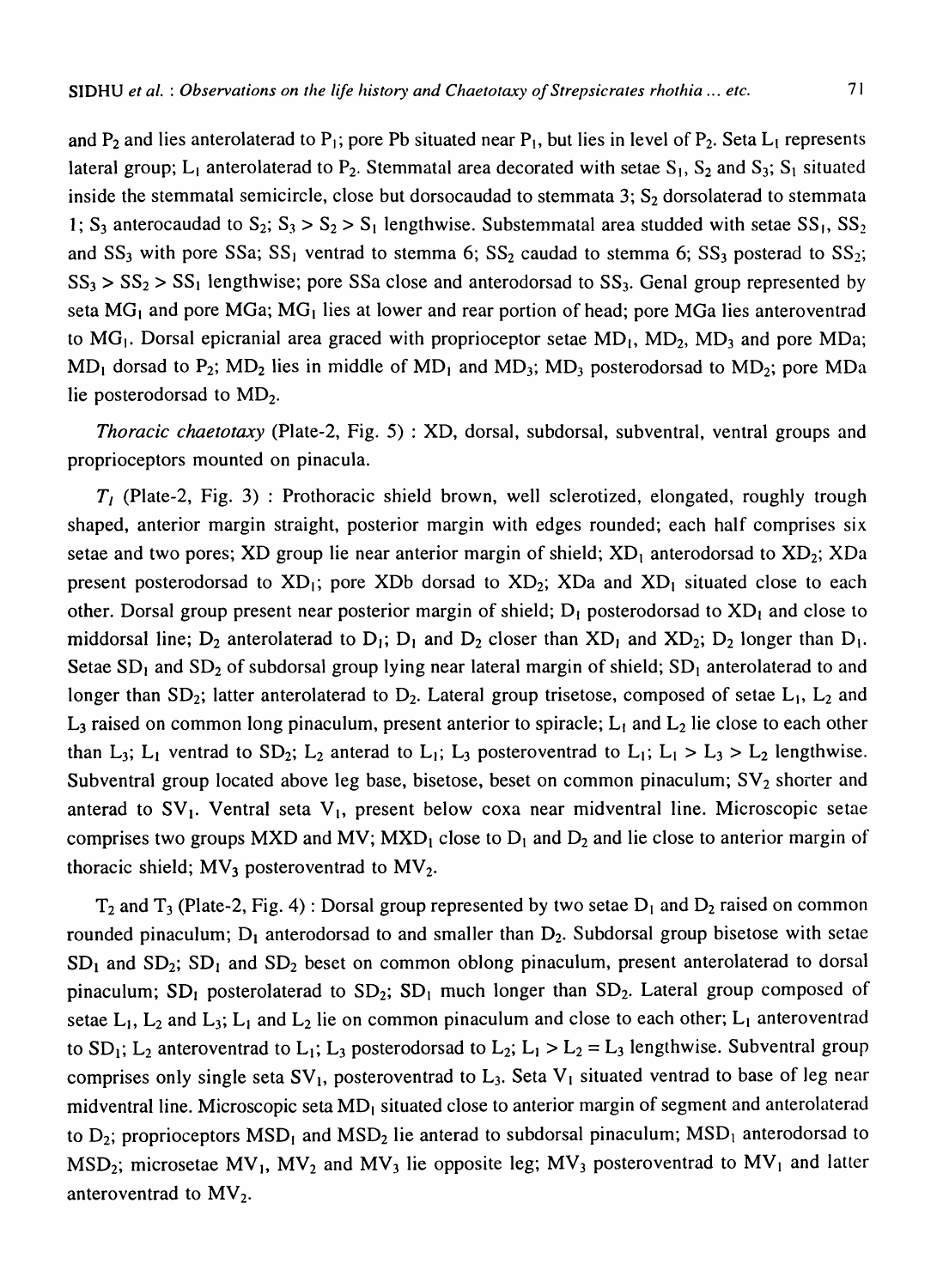## Abdominal Chaetotaxy :

 $A_1$ ,  $A_2$ ,  $A_7$ ,  $A_8$  (Plate-2, Figs. 8, 10, 11) : Setae of dorsal group  $D_1$  and  $D_2$  lie near middorsal line of segment;  $D_1$  lies near middorsal line of segment and anterodorsad to  $D_2$ ; latter longer and posteroventrad to  $D_1$ ; in segment A<sub>8</sub>,  $D_2$  almost posterad to  $D_1$ . Subdorsal group represented by setae  $SD_1$  and  $SD_2$ ;  $SD_1$  longer than  $SD_2$ ;  $SD_2$  microscopic in segments  $A_1$  and  $A_2$ ;  $SD_1$  posterodorsad to spiracle;  $SD_2$  anterodorsad to spiracle; in segment  $A_7$ ,  $SD_1$  lies directly above spiracle;  $SD_2$ anterodorsad to spiracle; in segment  $A_8$ ,  $SD_1$  anterodorsad to spiracle;  $SD_2$  anteroventrad to  $SD_1$ ; latter and  $SD_2$  lie on common oval pinaculum. Lateral group trisetose, represented by setae  $L_1$ ,  $L_2$ and L<sub>3</sub>; L<sub>1</sub> and L<sub>2</sub> lie on common pinaculum and lie all apart from L<sub>1</sub>; L<sub>3</sub> > L<sub>1</sub> > L<sub>2</sub> lengthwise; L<sub>1</sub> anteroventrad to spiracle;  $L_2$  anterodorsad to  $L_1$ ;  $L_3$  posteroventrad to  $L_1$ . Setae SV<sub>1</sub>, SV<sub>2</sub> and SV<sub>3</sub> subventral group; in segments  $A_1$  and  $A_2$  subventral group trisetose, anteroventrad to  $L_3$ ;  $SV_2$ anteroventrad to  $SV_1$ ;  $SV_3$  anterodorsad to  $SV_1$ ;  $SV_1 > SV_3 > SV_2$  lengthwise; in segments A<sub>7</sub> and A<sub>8</sub>, subventral group bisetose with setae  $SV_1$  and  $SV_2$ ;  $SV_1$  anteroventrad to L<sub>3</sub>;  $SV_2$  smaller and anteroventrad to  $SV_1$ . Ventral seta  $V_1$  present near midventral line. Proprioceptors MD and MV present;  $MD_1$  lie close to anterior margin of segment and anterolaterad to  $D_1$ ; in segment  $A_7$  and  $A_8$ , MV<sub>3</sub> lies anteroventrad to SV<sub>2</sub>.

 $A_3$ ,  $A_4$ ,  $A_5$  and  $A_6$  (Plate-2, Figs. 7, 9) : Prolegs present on these segments. Setae  $D_1$  and  $D_2$ comprise dorsal group;  $D_2$  posteroventrad and longer than  $D_1$ . Setae SD<sub>1</sub> and SD<sub>2</sub> make up subdorsal group;  $SD_1$  situated above spiracle and anteroventrad to  $D_2$ ; seta  $SD_2$  very minute and anteroventrad to  $SD_1$ . Lateral group comprises three setae  $L_1$ ,  $L_2$  and  $L_3$ ;  $L_1$  and  $L_2$  lie on common pinaculum and close to each other;  $L_2$  anterolaterad to spiracle;  $L_1$  posteroventrad to  $L_2$ ;  $L_3$  wide apart and posteroventrad to  $L_1$ ;  $L_3 > L_1 > L_2$  lengthwise. Subventral group trisetose with setae SV<sub>1</sub>, SV<sub>2</sub> and  $SV_3$  situated on dorsal area of proleg;  $SV_1$  anteroventrad to  $L_3$ ;  $SV_2$  lies inbetween  $SV_1$  and  $SV_3$ and anteroventrad to  $SV_1$ ;  $SV_3$  anteroventrad to  $SV_2$ ;  $SV_1 > SV_2 > SV_3$  lengthwise. Towards ventral meson, lies seta  $V_1$  of ventral group. Proprioceptor  $MD_1$  present anterolaterad to  $D_1$ ; microscopic seta  $MV_3$  present infront of coxa. Crochets biordinal and arranged in circle.

 $A_9$  (Plate-2, Fig. 12) : Dorsal group representated by setae  $D_1$  and  $D_2$ ; latter lies near middorsal line of segment and longer and posterodorsad to  $D_1$ ;  $D_2$  setae of both sides share common oval pinaculum. Subdorsal group unisetose with seta  $SD_1$  lying on oblong pinaculum with seta  $D_1$ ;  $SD_1$  posterolaterad to  $D_1$ . Lateral group trisetose with setae  $L_1$ ,  $L_2$  and  $L_3$  lying on oblong common pinaculum;  $L_2$  posteroventrad to  $SD_1$ ;  $L_1$  posteroventrad to  $L_2$ ;  $L_3$  posteroventrad to  $L_1$ ;  $L_1 > L_2 > L_3$  lengthwise. Subventral group bisetose; SV<sub>1</sub> posterodorsad to SV<sub>2</sub>. Seta V<sub>1</sub> lies near midventral line. Microscopic setae MD and MV present;  $MD_1$  anterolaterad to  $D_2$ ;  $MV_3$ anteroventrad to  $SV_2$ .

 $A_{10}$  (Plate-2, Figs. 6, 13) : Anal shield well developed; oblong; anal fork present; D<sub>1</sub> present near anterior margin of shield;  $D_1$  longer than  $D_2$  in length;  $D_2$  lies at distal margin of shield.  $SD_1$